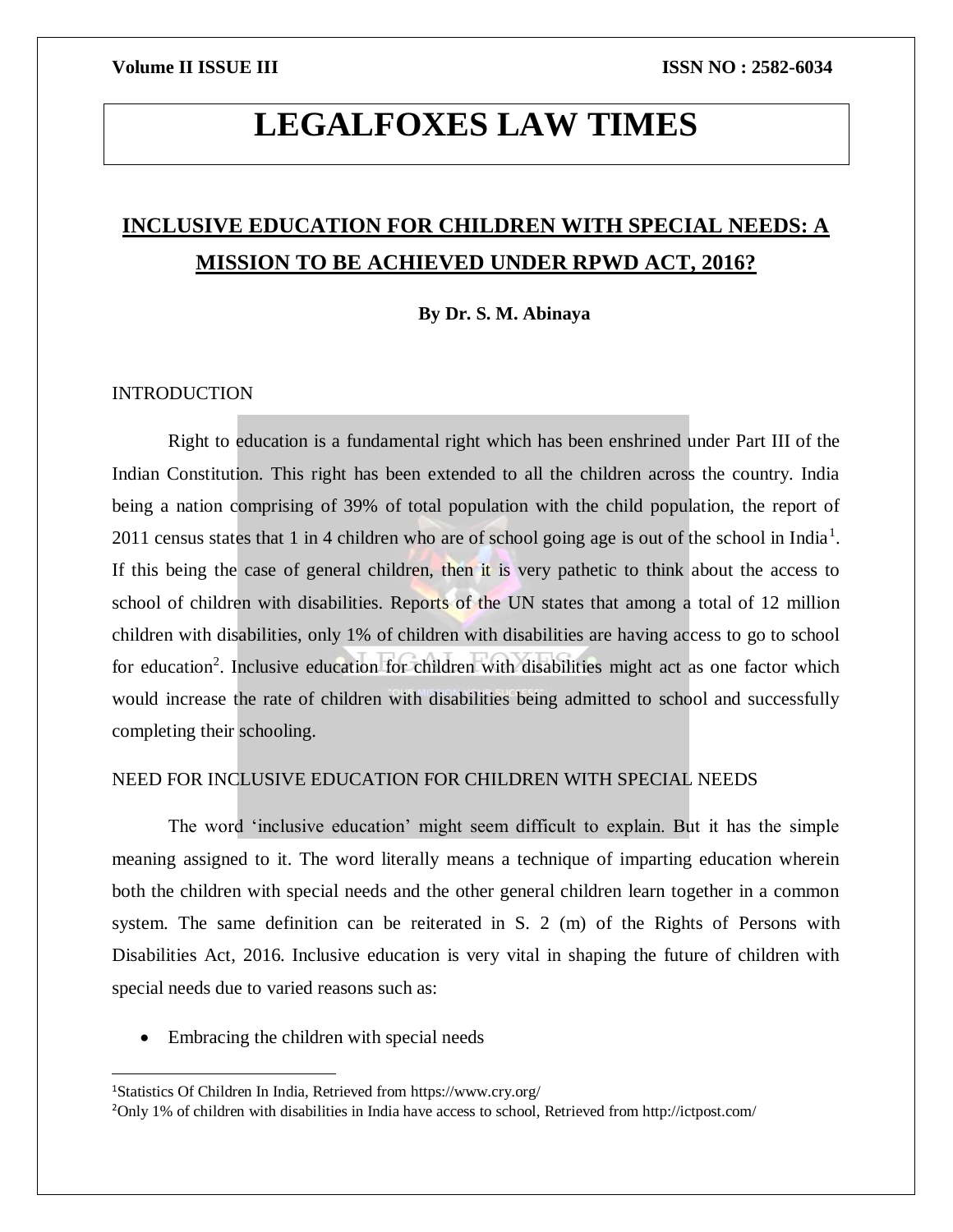### **Volume II ISSUE III III ISSUE III ISSN NO** : 2582-6034

It is pertinent to note that children with special needs are often neglected from the mainstream society and are leading an isolated life. In most of the instances, children with special needs are admitted in special needs which make them feel further secluded form the rest of the world. But on the flip side, if the children with special needs are admitted in the general school along with mainstream students, they might feel that the society is ready to accept them. This will encourage them to study well and their participation rate in jobs and contribution for the nation would rise. Further, the friendship of the general children would also motivate them in all ways.

Curriculum of study becomes inclusive

When students with special needs are admitted in special schools, the curriculum of their studies are entirely different<sup>3</sup>. But when they are admitted in mainstream school, they would get chances to get the inclusive curriculum which will enable them to improve their studies. In future, this will pave way for getting more job opportunities for students with special needs.

Lessening social inequalities against children with special needs

One peculiar feature that would happen when inclusive education has been granted to the children with special needs is that the normal children will be educated about them. Being associated with children with special needs, they can easily understand the hurdles and pains faced by them. Being the future citizens of the nation, the chances of exploiting and discriminating the children with special needs are very minimal. This would promote the inclusive of children with special needs in the mainstream society and will reduce the gaps between them.

## LEGISLATIVE PERSPECTIVE ON INCLUSIVE EDUCATION

• The Rights of Persons with Disabilities Act, 2016

 $\overline{a}$ 

This Act is the existing comprehensive legislation for the persons with disabilities. The Act has discussed about promoting inclusive education. S. 16 of the Act provides that both the appropriate government and the local authorities has to ensure that the educational instructions funded or recognized by them are

<sup>3</sup>Disability inclusive education and learning, Retrieved from https://learningportal.iiep.unesco.org/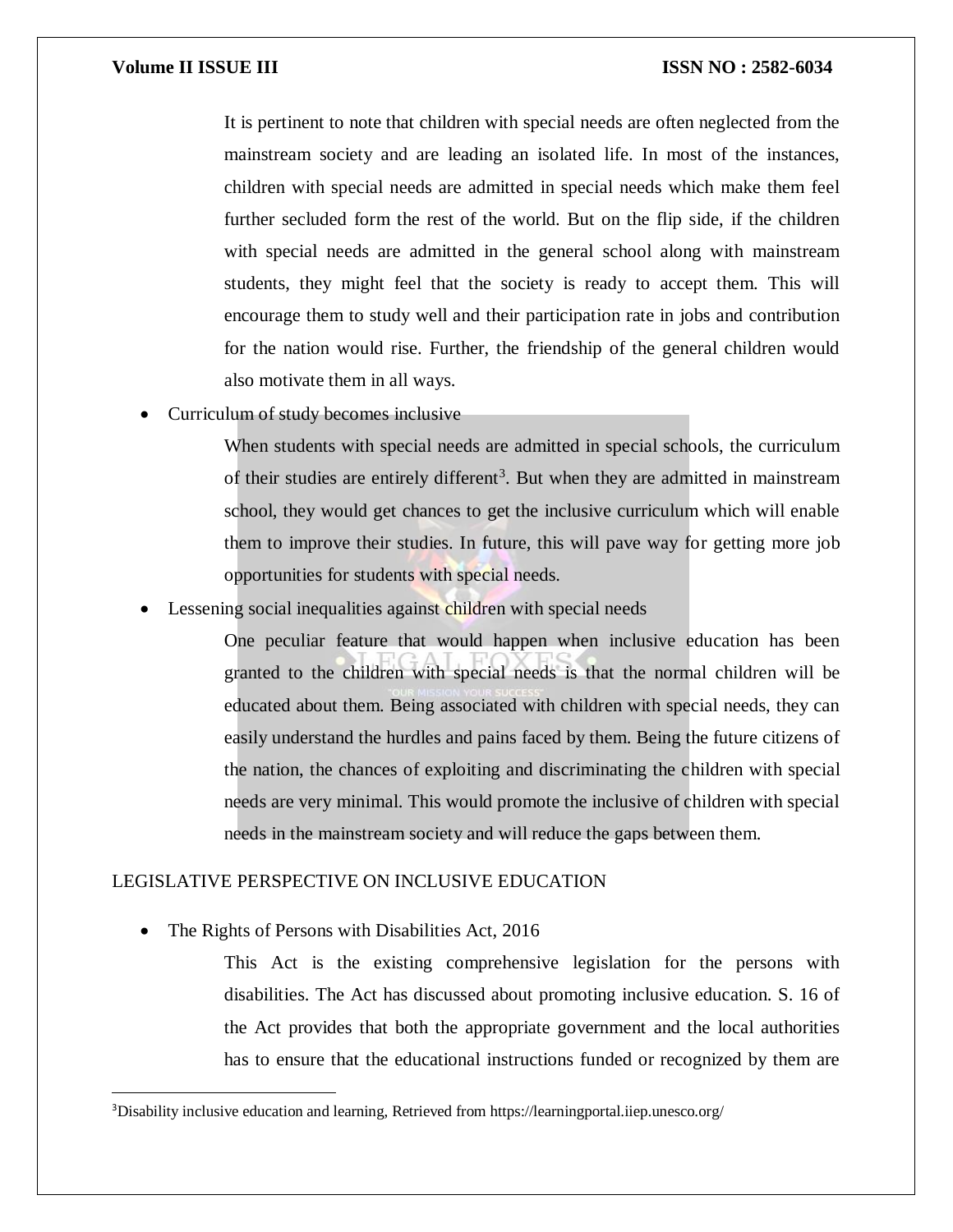$\overline{a}$ 

#### **Volume II ISSUE III ISSUE III ISSN NO** : 2582-6034

providing inclusive education to the children with disabilities. More particularly in S. 17, there is a clear depict on measures which has to be taken for promoting inclusive education. In this regard, survey has to be taken for every five years to find out the school going children in the children with special needs community.

The Right of Children to Free and Compulsory Education Act, 2009

This Act was mainly enacted with a view to provide free and compulsory education for all the children within the age group of 6 to 14 years and to build an inclusive educational approach<sup>4</sup>. In this regard, S. 31 of the RPWD Act, 2016 has been enacted which provides that all the children with benchmark disabilities between the age group of 6 to 18 years has the right to free education in the neighbouring school or in the special school, depending upon the choice of the child.

### CIRCUMSTANCES HAMPERING INCLUSIVE EDUCATION

- Though RPWD Act provides for inclusive education to the children with disabilities, in reality, inclusive education system has not been achieved in full extent. At the initial stage, parents sent their children with disabilities to the Government school, but these schools do not meet adequate standards for these children. Reluctantly, parents has to shift them to special schools. In this regard, all the government and private schools has to meet the standards to incorporate children with disabilities in inclusive education model
- Schools fails to identify children with disabilities and their kinds of disability in proper manner. The main reason for this could be lack of standard methodology to identify them. This would create chaos for the special educators, because they are the ones who are dealing with the children with disability. Without proper understanding and training about the children with disability, it is difficult for the educators to train them
- The prevailing curriculum and the infrastructure in the general schools are not adaptable for the children with disabilities. Ramps are not disabled friendly and the inaccessible toilets were some of main issues faced by them, and all these issues has to be sorted to provide an accessible school infrastructure for children with disability so that they can cope up with non-disabled children

<sup>4</sup>Right to education and inclusive education: Some theoretical perspectives, Retrieved from 1-1-25-109.pdf.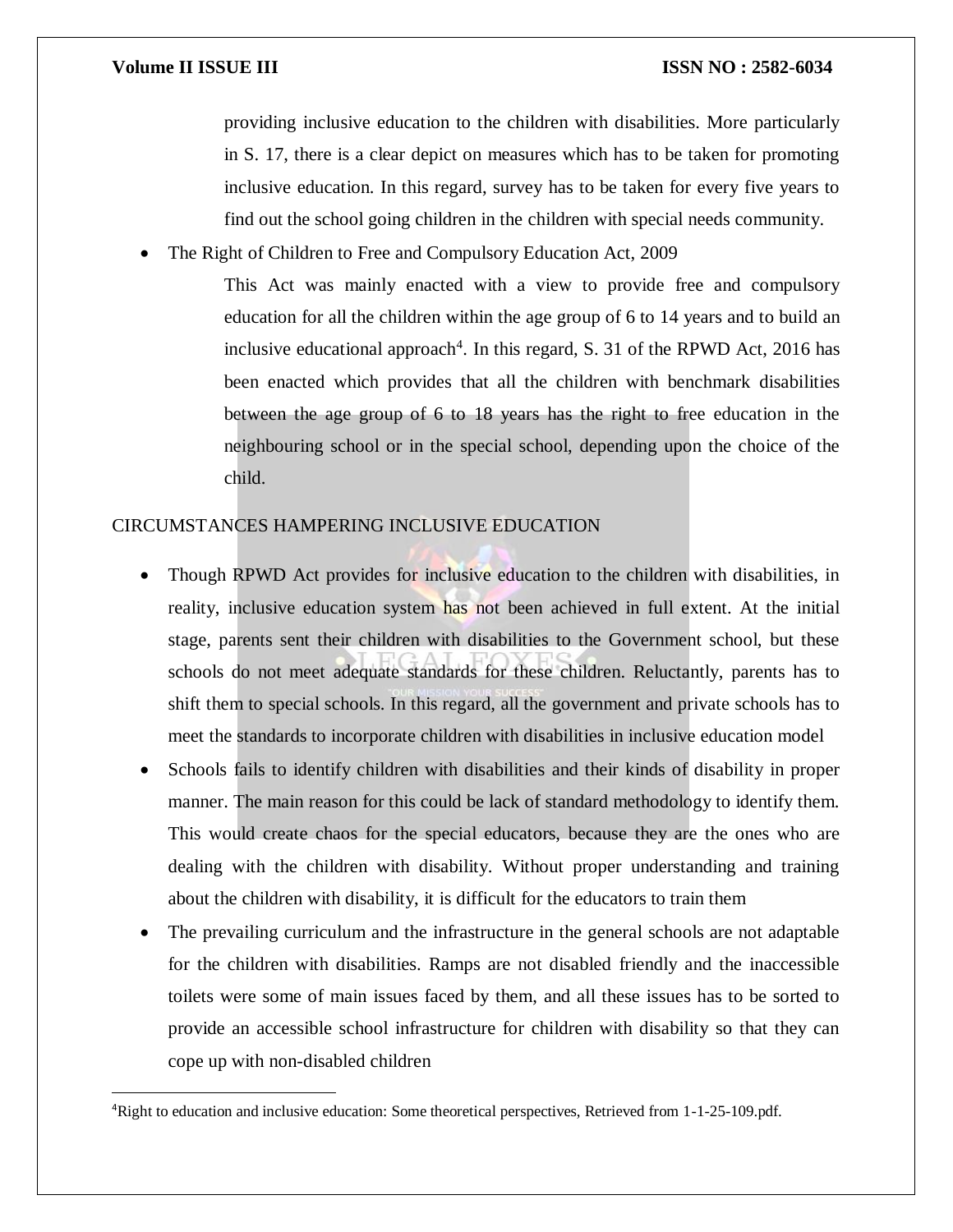#### **Volume II ISSUE III III ISSUE III ISSN NO** : 2582-6034

### MODES OF INCLUSIVE EDUCATION IN INDIA

• IEDC

IEDC (Integrated Education for Disabled Children Scheme) was launched in the year of 1974. This centrally sponsored scheme is to provide educational opportunities for children with disabilities in common schools so as to facilitate their retention in the school system and to integrate them with the general community at all levels as equal partners<sup>5</sup>. This scheme provides facilities for children with disabilities such as books, stationary, uniforms, allowances for transport, reader, etc.<sup>6</sup>

PIED

 $\overline{a}$ 

Project Integrated Education for the Disabled (PIED) has been launched by Ministry of Human Resources Development along with UNICEF in the year 1987<sup>7</sup>. Mainly this scheme was launched and successful in one administrative block each in Madhya Pradesh, Maharashtra, Nagaland, Orissa, Rajasthan, Tamil Nadu, Haryana, Mizoram, Delhi Municipal Corporation and Baroda Municipal Corporation. This scheme was a step towards universalizing education for the children with disabilities.

#### **IEDSS** LEGAL FOXES .

Inclusive Education for Disabled at Secondary Stage (IEDSS) has been launched in the year 2009-10. Under this scheme assistance is granted for the inclusive education of children with disabilities for classes IX to XII. The main aim of this scheme is to enable the children with disabilities a further 4 years of secondary schooling after completing 8 years of elementary schooling in an inclusive and enabling schooling environment<sup>8</sup>. The scheme provides for granting books and stationary, uniforms, transport allowances, reader allowances, and stipend for girls, support services, assistive devices, boarding the lodging facility, therapeutic services, teaching learning materials, etc. along with establishment of resource room, providing barrier free environment,

<sup>&</sup>lt;sup>5</sup>Implementation of IEDC Scheme in NCT of Delhi – An Overview – Nodal Officer, IEDC, Retrieved from http://www.edudel.nic.in/

<sup>&</sup>lt;sup>6</sup>Integrated Education in India: Challenges and Prospects, Retrieved from https://dsq-sds.org/

<sup>&</sup>lt;sup>7</sup>Integrated Education in India: Challenges and Prospects, Retrieved from https://dsq-sds.org/

<sup>&</sup>lt;sup>8</sup>Inclusive Education of the Disabled at Secondary Stage, Retrieved from https://www.education.gov.in/